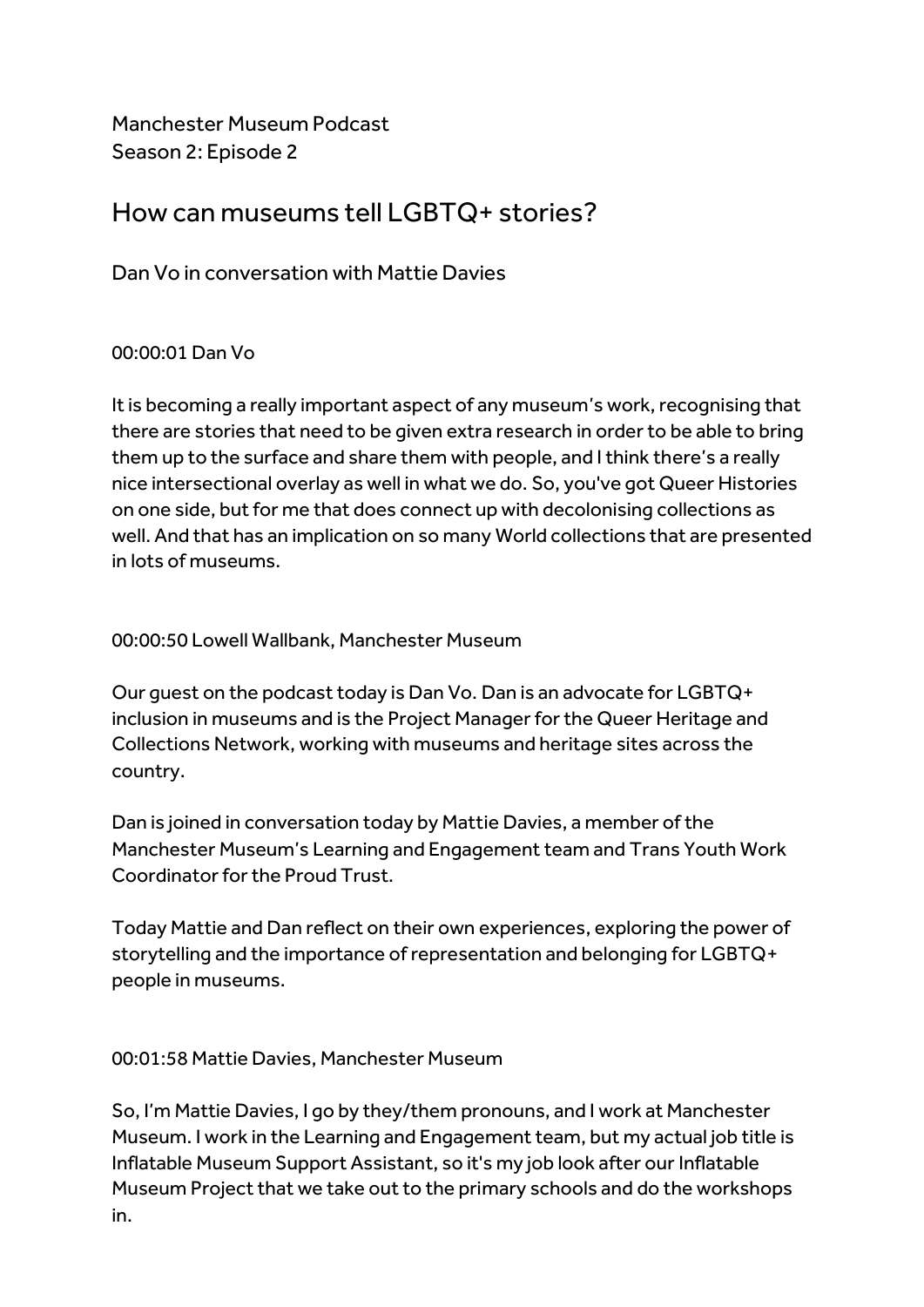## 00:02:18 Dan Vo

Well, I don't have as cool a title, I don't think. I'm Dan Vo and actually I'm a Museum Queerator, so there you go. I do lots of work as a freelancer across the sector that relate to LGBTQ+ History and Heritage, that's lesbian, gay, bisexual, transgender, queer, plus, so a plethora of different identities and personalities and things associated with that as well.

And so, at the moment I'm the project manager for the Queer Heritage and Collections Network, which is a lovely partnership that is trying to look at how we look at Queer History across the sector that founded by the National Trust, English Heritage, Historic England Historic Royal Palaces, The Research Centre for Museums and Galleries, and also about 50 organisations that are interested in being part of that network. So yeah, a lot of stuff is happening.

I know that there's really interesting things happening at Manchester Museum that relate to what you do, and what you do outside of the Museum as well, Mattie.

#### 00:03:18 Mattie Davies

Yeah, that's right. So, we've got all sorts of different things going on at the moment, but one of the things that I'm involved in is working on LGBTQ+, LGBTQ+ representation and visibility within the Museum, Queering Manchester Museum, and thinking about the stories we tell and the people and identities that are represented.

#### 00:03:42 Dan Vo

Can we talk a little bit about that experience and some of the people that you bring into the Museum?

#### 00:03:47 Mattie Davies

Absolutely. So, my title now at the Proud Trust is Trans Youth Work Coordinator, so that is my other job where I am a youth worker. I run a number of youth groups and so collaborating myself between my roles at the Proud Trust and Manchester Museum, we wanted to do something for LGBT History Month.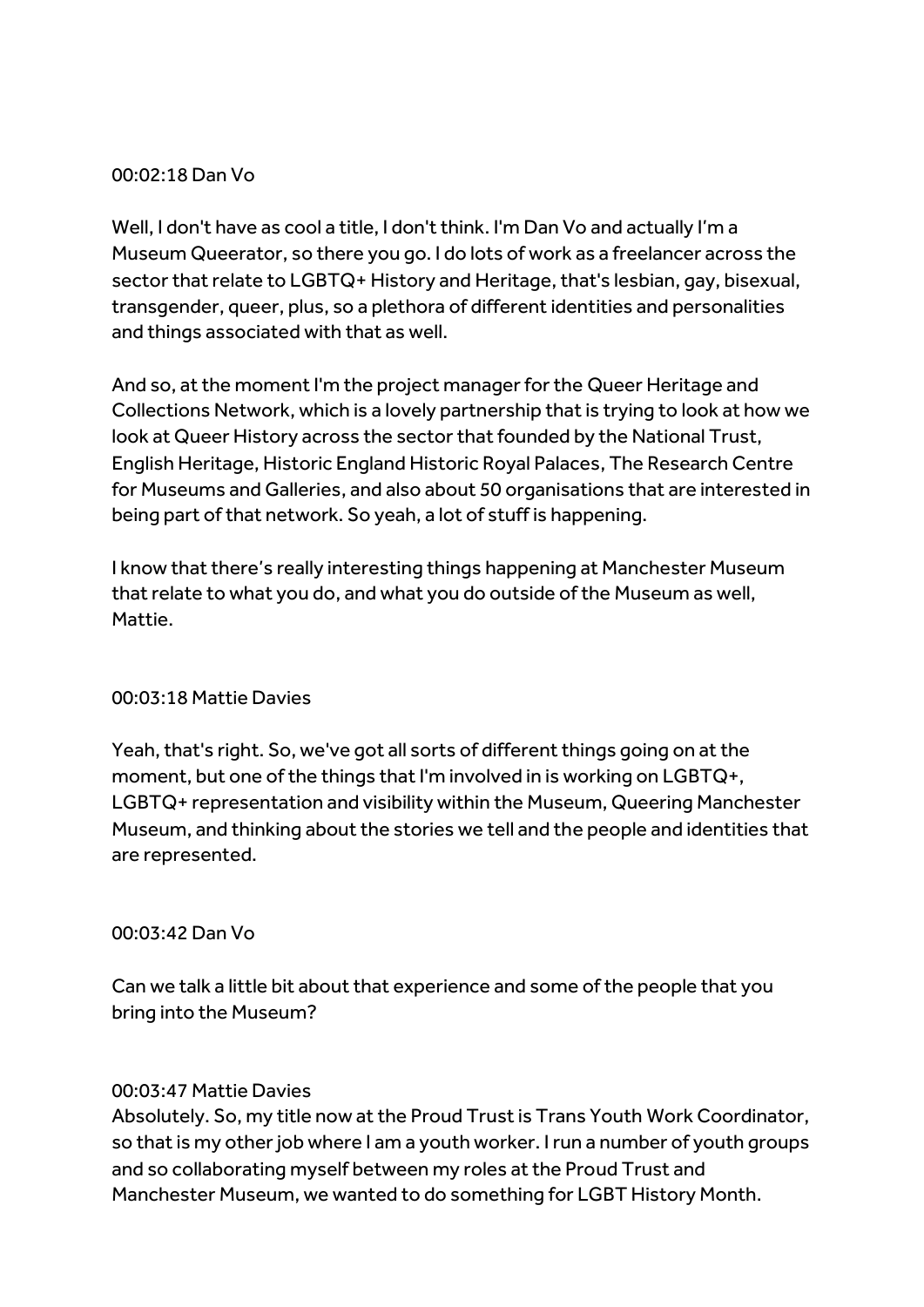So, that takeover took place back in February for LGBT History Month. So, it went down really well and the audience got a lot out of it, but what the young people got out of it was really, really meaningful for me. So, I got a lot of feedback from young people saying how exciting it was to be out and visible in such a public place, to feel comfortable and safe, and to have the general public respecting their identities. So, that's really what I took out of that experience, is the opportunity to make Manchester Museum and other spaces somewhere that young people, especially LGBTQ+ young people can feel safe and comfortable.

# 00:04:52 Dan Vo

I think there's two themes that we kind of wanted to pick up on today as well, which was to do with on one hand, belonging, and the other hand representation.

# 00:05:00 Mattie Davies

Yeah, I think something that is really special about this type of visibility and representation is they're being their own representation. They are putting themselves out there in a way that is really quite scary to do. But they've put themselves in the public space, in Manchester Museum in this case, for the general public, and to have their identity reflected in one another and maybe audience will see them, and feel seen and represented.

## 00:05:32 Dan Vo

I think that's the thing that when we approach all of this, we kind of think in terms of the community or the communities, so we think quite big in terms of the way that we engage with people and the way we interact with people. But when it comes down to it, I think the most, the change that you make, it's on a one-toone basis, isn't it? It's sort of an individual and reaching out to various to, to an individual and being able to change the way they view their relationship with the museum, their relationship with society as well. That change happens very much in a very intimate way, and it's very much about creating a space where they can explore a lot of those things; where they belong, and that leads to that better representation. I love the idea that also the LGBT+ History Month is just such a great way for museums to be able to make that space.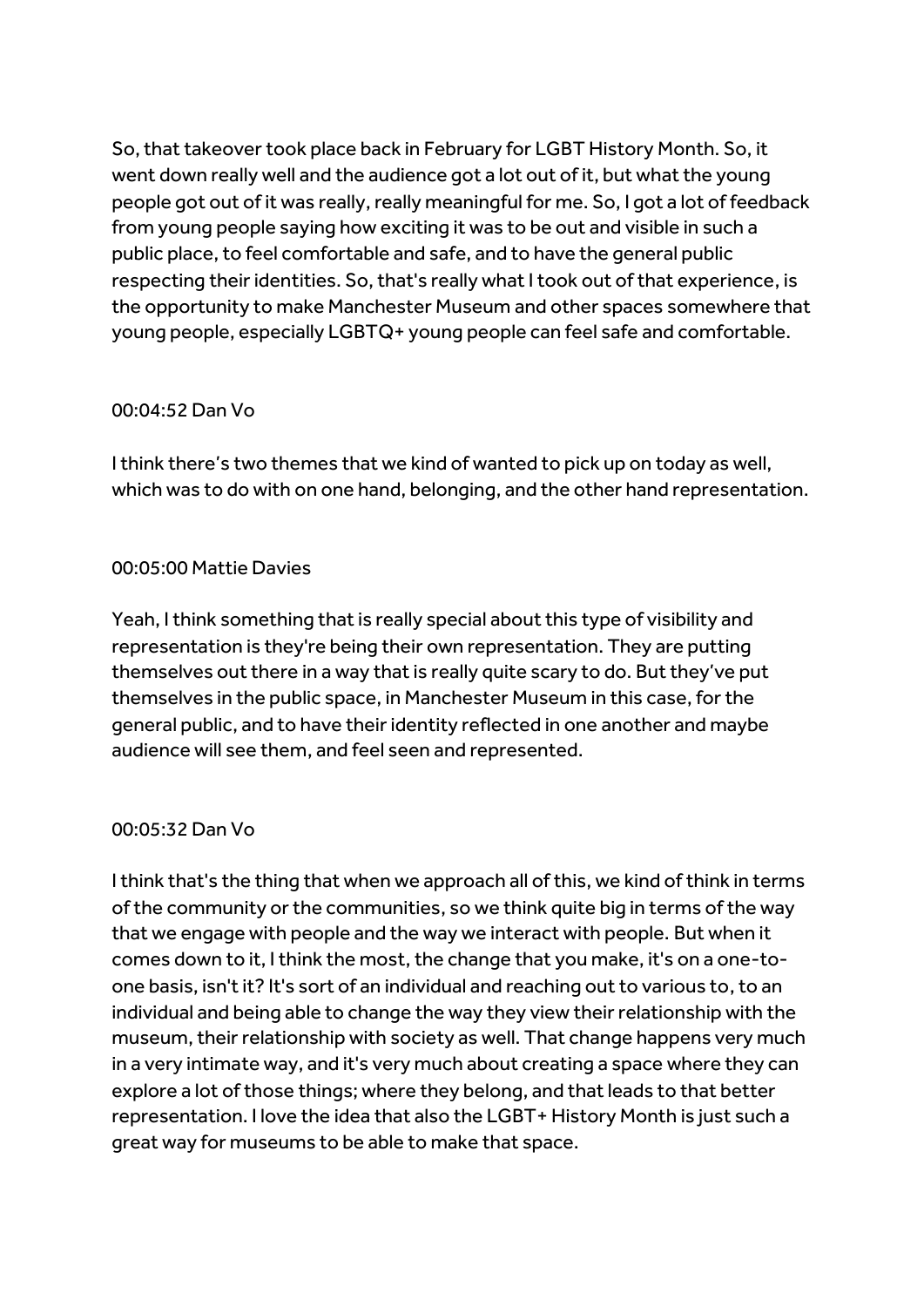#### 00:06:29 Mattie Davies

Yeah, it's very much about the individual impression and reaction for me. And it's all about individual people, and a community is made up of individuals, and that's where you start. So that's my sense of the young people that I work with, how they feel about approaching the Manchester Museum space now is that they find that it is somewhere that they can feel safe and belong in. And I spoke to number who said they probably wouldn't come before, but are now likely to come back and visit again because they know it's a space where they are welcome.

What do you see elsewhere in the UK? I know you're based in London; do you see events and things like this happening elsewhere?

#### 00:07:21 Dan Vo

So, I see that there is a lot of interest, and there's growing interest across the sector, and I've been having conversations with almost 50 museums, galleries, libraries, archives, museums, the GLAMs of our sector. So, I've had about 50 conversations across the board and it's really interesting to see what people are doing, the sort of challenges that they have to overcome to do amazing events like this or to open up the spaces to our communities. And then what happens when they sort of hit those goals? What happens when they actually are able to successfully hold events or exhibitions or work with communities? And I think the most interesting thing for me right now is that I feel that there's a really strong sense of involving co-curation, in the way that we look at our galleries, the way that we interpret our collections, as well and involving our communities in, on one hand, queering collections or asking questions about collections, you know, what can we find in our collections that have a queer overlay, queer history story connected to it that wasn't previously told in the past? I think that's really becoming an important area of research for a lot of organisations and it's great to see that, you know. We launched the Queer Heritage Collections Network just at the start of lockdown, so, I think that, yeah, it is becoming a really important aspect of any museum's work, recognising that there are stories that need to be given extra research in order to better bring them up to the surface and share them with people. And I think there's a really nice intersectional overlay as well in what we do. So, you've got queer histories on one side, but for me, that does connect up with decolonising collections as well. And so, you can instantly talk about, for example, the anti-homosexual laws that went around the world during the colonial, British Colonial era with that British colonial contact. And that has an implication on so many World collections that are presented in lots of museums.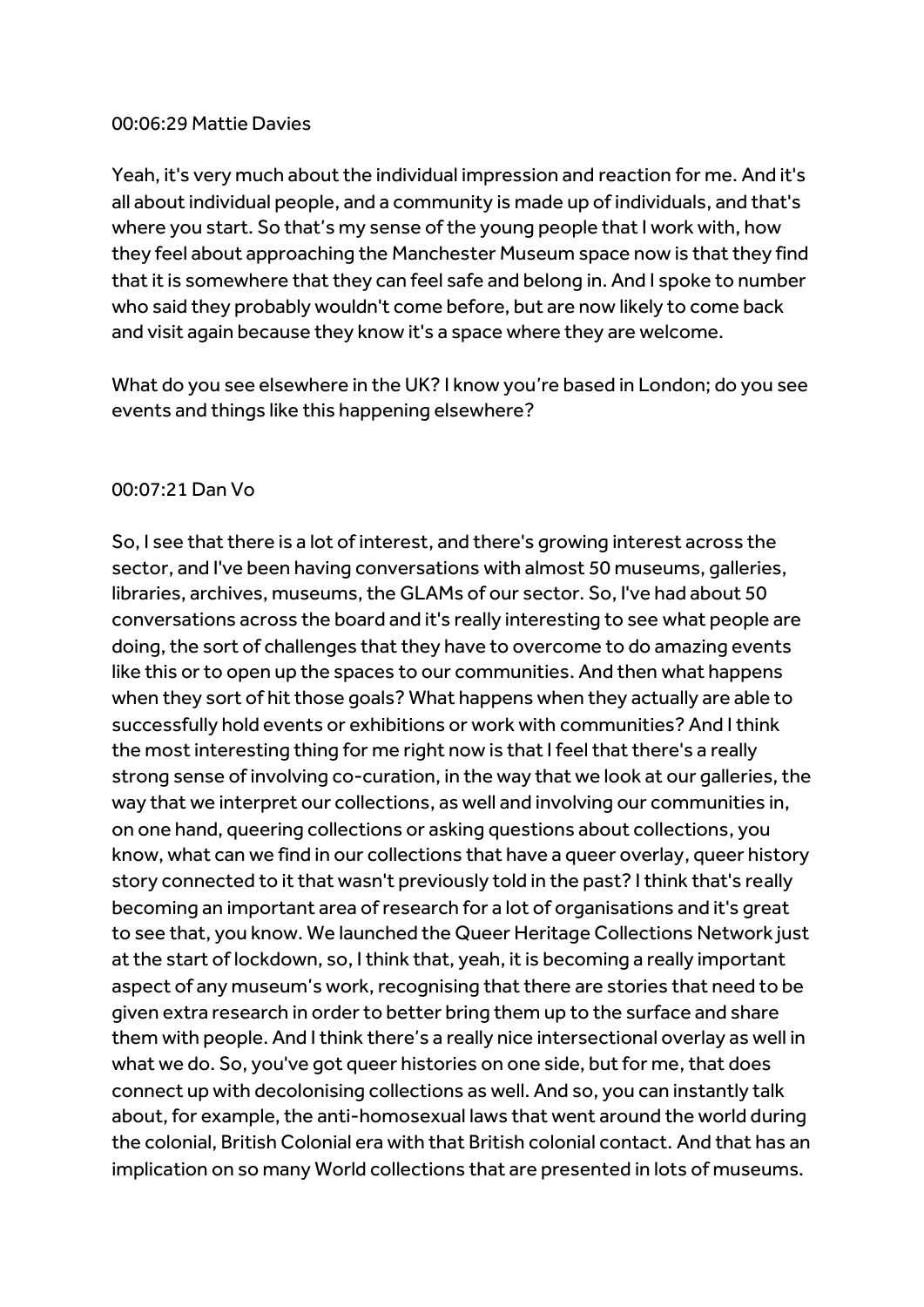#### 00:09:33 Mattie Davies

Absolutely, yeah. Some that's really important to me is that when we talk about queering museums and queering this and that, inquiring, queering is an inherently political act, it is very much tied up in the politics of LGBT+ civil rights history and, you know, there's the, there's different sayings like "no equality for any of us until there's equality for all of us." I think we need to think about those intersections and make sure that all of this is working together. Decolonisation needs an element of queering and queering can't exist without working on decolonisation.

## 00:10:17 Dan Vo

I think the thing is also that we find that if you go beyond the Colonial era, if you look back into the past with so many different countries around the world, there is such a stronger sense of gender and sexual diversity in the past, and that is where all of these stories do come together quite neatly, I think, and there's a really important aspect in that, in being able to tell the idea that there was so much different ways of looking at the world in the past, and that helps us understand ourselves in the present day, a lot better as well. And understanding the past, remembering the past also can have an implication on the way that we look at law reform right now as well. So, for the countries where they still retain those Colonial laws, there's potential to actually go, well actually, that's not part of our past, and so we can actually look at law reform based on what it means to us, from our past. And I think that you're absolutely right in terms of gay rights or LGBTQ+ rights in this country have reached a certain level. And I think that we need to kind of look at how we can support other countries around the world as well in their own reform as well, because I feel that there is a bit of a duty there because of the way that Britain influenced the rest of the world. And it's not to say that we go around saying, "no, you should change your laws, this is how you need to do it." It's to work with the activists in those countries as well, to be able to help them with law reform and a lot of that is about being able to better understand history.

And I think it brings us back to the idea of the museum with the idea of representation and recognising, you've obviously got those communities, but it is made up of individuals, as you rightly pointed out, and being able to recognise the uniqueness of each individual or even the difference of each individual, and how they then kind of fit into that bigger jigsaw puzzle is quite crucial, isn't it? And being able to celebrate the individual, and in doing that, you can then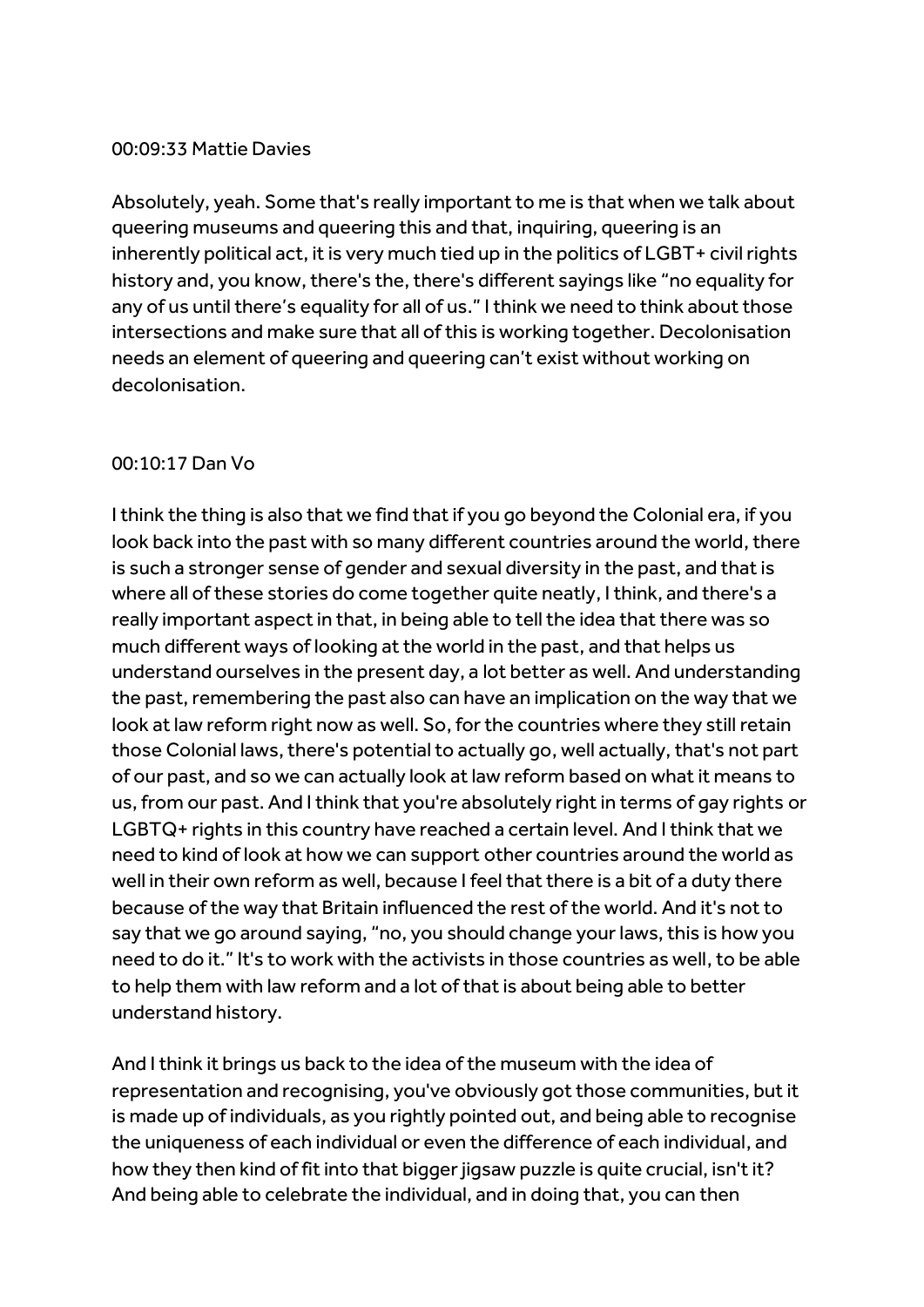celebrate the whole of the communities that you are working with or you're seeking to serve.

And I think LGBT+ History Month, we've got a saying which is from our founder, Sue Sanders, which I rather like, which is to 'usualise' the experience, 'usualise' things, and so it sort of takes away that word 'normal' and takes away the idea of there are certain norms, that it just makes everything, you know, it's about being able to celebrate those differences. And then at the same time being able to celebrate unity, in which way you bring all the people together as well.

I think it's really important to remember, for you and me, as well as people who work with the communities to remember that as well, that people do come from all sorts of different backgrounds, and different places on their journey. And I personally feel as well, you know, there's so much we have to work to overcome, internalised homophobia, biphobia, transphobia, and racism as well. There's elements that we, ourselves are raised with, and we need to challenge ourselves before we can assist others as well, and being able to recognise that and doing that work personally, as well is quite, is quite strong and powerful.

## 00:13:36 Mattie Davies

Absolutely, I think internalised phobias represents a very large part of the community work that I focus on, and that acknowledgement is difficult, but more than acknowledgement is really, really work on it. You know, we grow up in in a society where we can't help but internalise homophobia, transphobia, biphobia, racism, and classism, and it requires constant work to acknowledge and challenge those thought patterns. But I think also, yeah, working on those internalised behaviours is nothing to be ashamed of, it's something we should be vocally working towards, and that can help challenge those thoughts. If you're going through a museum and you've come across an event or an exhibit, or a staff member, who kind of challenges your ideas, I think that's an opportunity to go "well, hang on, why does that make me comfortable? Why does that make me uncertain?" It's where representation and visibility can be useful for absolutely everybody.

## 00:14:52 Dan Vo

I mean, part of this is also to acknowledge that doing this on a daily basis, it can get tiring sometimes. How do you reset? How do you recharge?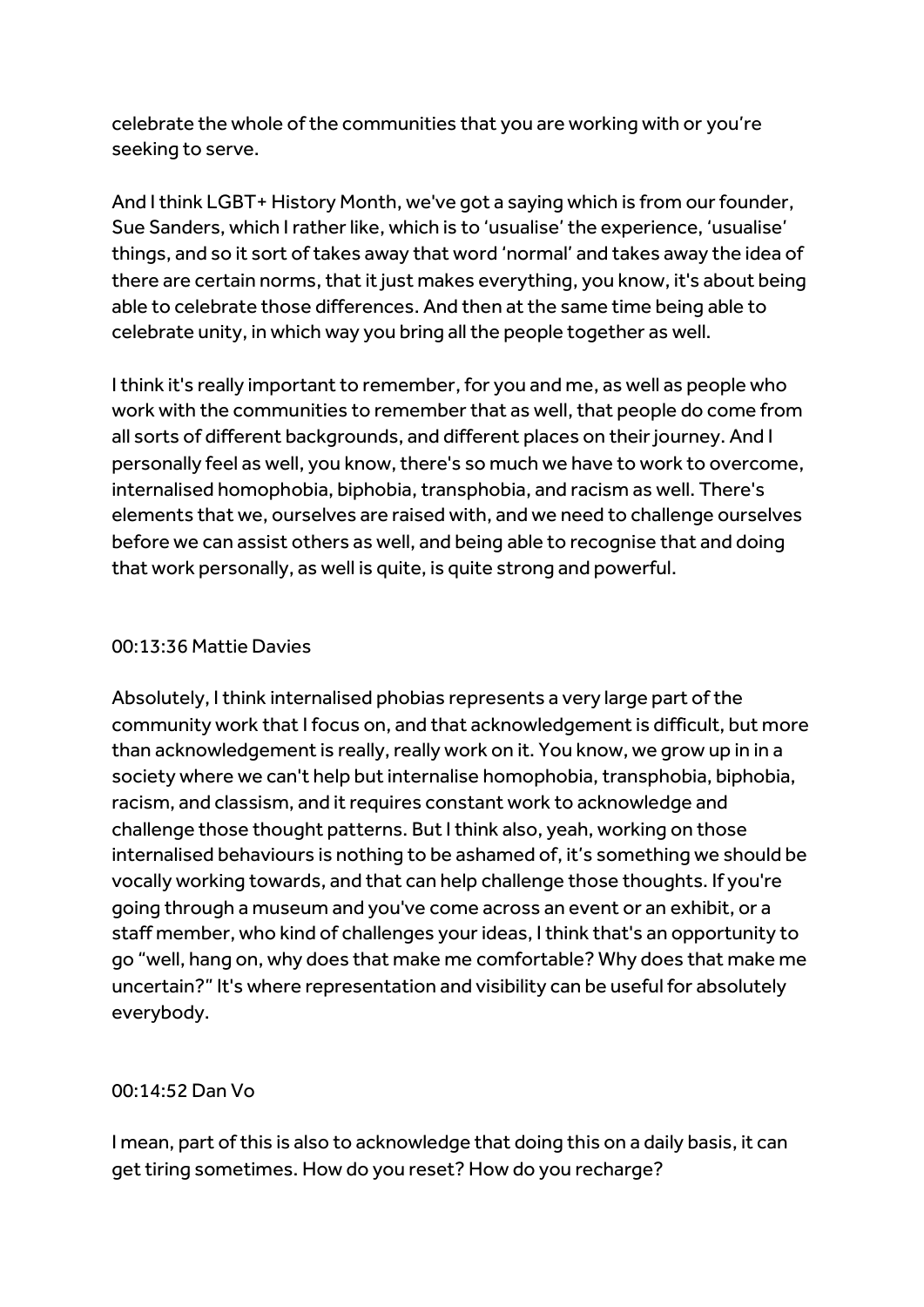## 00:15:07 Mattie Davies

Oh, I mean, friends, I mentioned community work, and thatinvolves a lot of sort of social groups that I am involved in. And just being part of those groups, being in a space which is, like, purely trans people, or just LGBT+ people, is a great way to recharge your batteries, and maybe have a little bit of a vent, lot of events, and, or just to distract ourselves with the game, or with a film or something. And so really focusing on those support systems and find those in your lives is something that I really advocate for. Yeah, and in particular, I think we both share a love for Dungeon Dragons, which I play with my queer friend groups a lot.

## 00:15:57 Dan Vo

I, you know, that's a new thing to me, Dungeons and Dragons, but it is such a wonderful way of keeping friends connected, getting each other onto a, literally, a team. You're working together, problem solving together. I think it's a nice metaphor for kind of just working through professional life as well.

## 00:16:15 Mattie Davies

It is, you know, I've used Dungeons and Dragons and other roleplaying games as a metaphor, and actually think in a number of job applications for guiding people on narratives, which is what museum's is about. It's about telling a story, guiding the public or visitors through that story. And I think there's a lot of storytelling skills I've picked up from my background, and it's a really popular hobby among queer folks as well, because it's roleplay. It's an opportunity to be someone else, to try on different identities. And I think that there's a cross-section, funnily enough.

## 00:16:57 Dan Vo

It's a really interesting way to connect up to the museum as well, because for me the going to a new museum is like an adventure. I try not to know anything about the museum before I go in, because that first time that you make that contact and you start to explore the galleries, you don't know what's going to be in there and what's around the next corner and the way that the story will unfold to you. And I really like that as a way of kind of exploring the narrative through Dungeons and Dragons, as the museum, as the as the site for, a site for the play. I mean, I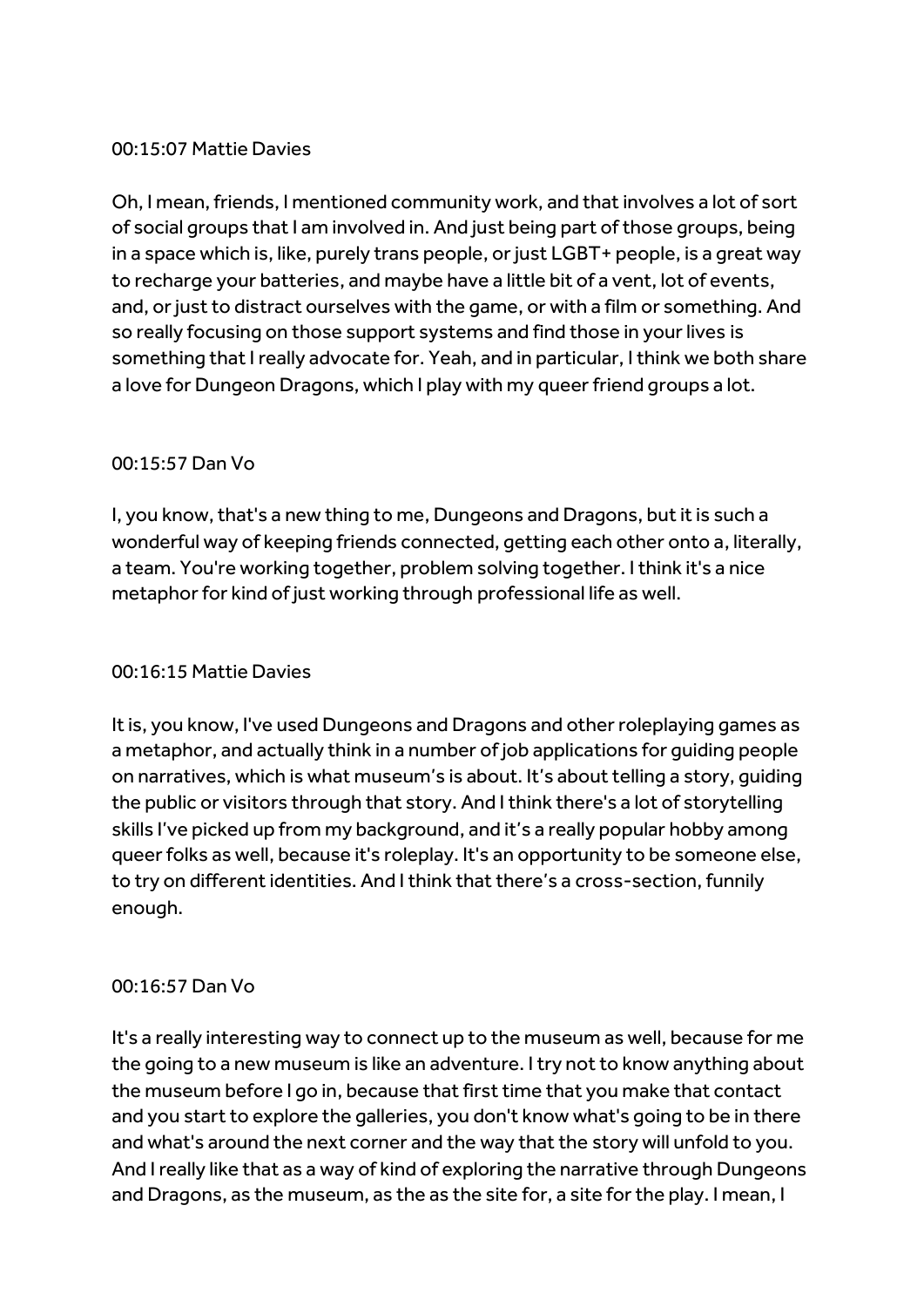think a good trip to the museum, it should be play as well. There should be the ability to just go in and completely shut down everything else and just enjoy the space, enjoy the art, enjoy the walking around and just being in the most immersive type of game possible.

# 00:17:50 Mattie Davies

Totally, I think what my favourite museum experiences of the past couple years, it was at the nearby Bolton Museum, and they had the Love, Desire, Identity travelling exhibition that come up from the British Museum. But they also put a very specifically Boltonian twists on it. A lot of focus on local history, and that was absolutely wonderful to go to, but what really, one the one thing that really stuck with me about the exhibit was they had a performance element. There was what they called the Museum Monologues, and it was stories from four different historical LGBT+ figures talking about their experiences, their identities, in the context of Bolton and local area. And it was so engaging, the actors would really look at you and ask you questions, and get you to really, really think. And they would bring you along this story, and it was so, so immersive. So, I think using stories is a really strong way to communicate with people in a museum context.

And the thing that really stops me in my tracks was passing by a display case, and there was in there pronoun badges, really simple pronoun badges. One said "they/them", there's another said, I think, "asked me about my pronouns" and it really stopped me in my tracks, because that was something that, I mean, that I put on most days, usually on my work lanyard, I think I had got one on my jacket. I think I had one on at the time. And to see an everyday part of my identity, my experience, in a museum exhibit, it was kind of surreal. I didn't really know what it was like to be seen in a museum in that way before, and to feel like, wow, this is something that's really important and that people should know about as a piece of history, and ongoing history, that was something that I really want other people to be able to experience in museum settings.

# 00:20:07 Dan Vo

I mean, it's one way to make someone feel incredibly old though, to say you are definitely a museum accessionable object. But yeah, it's so crucial, and often when you work in oral histories, people kind of go, "I don't have anything to tell," but you go "actually you do have so much to tell us," because a historian isn't just interested in the grand narratives at Kings and Queens and celebrities, and you know, famous people, we actually want to know about everyday life experiences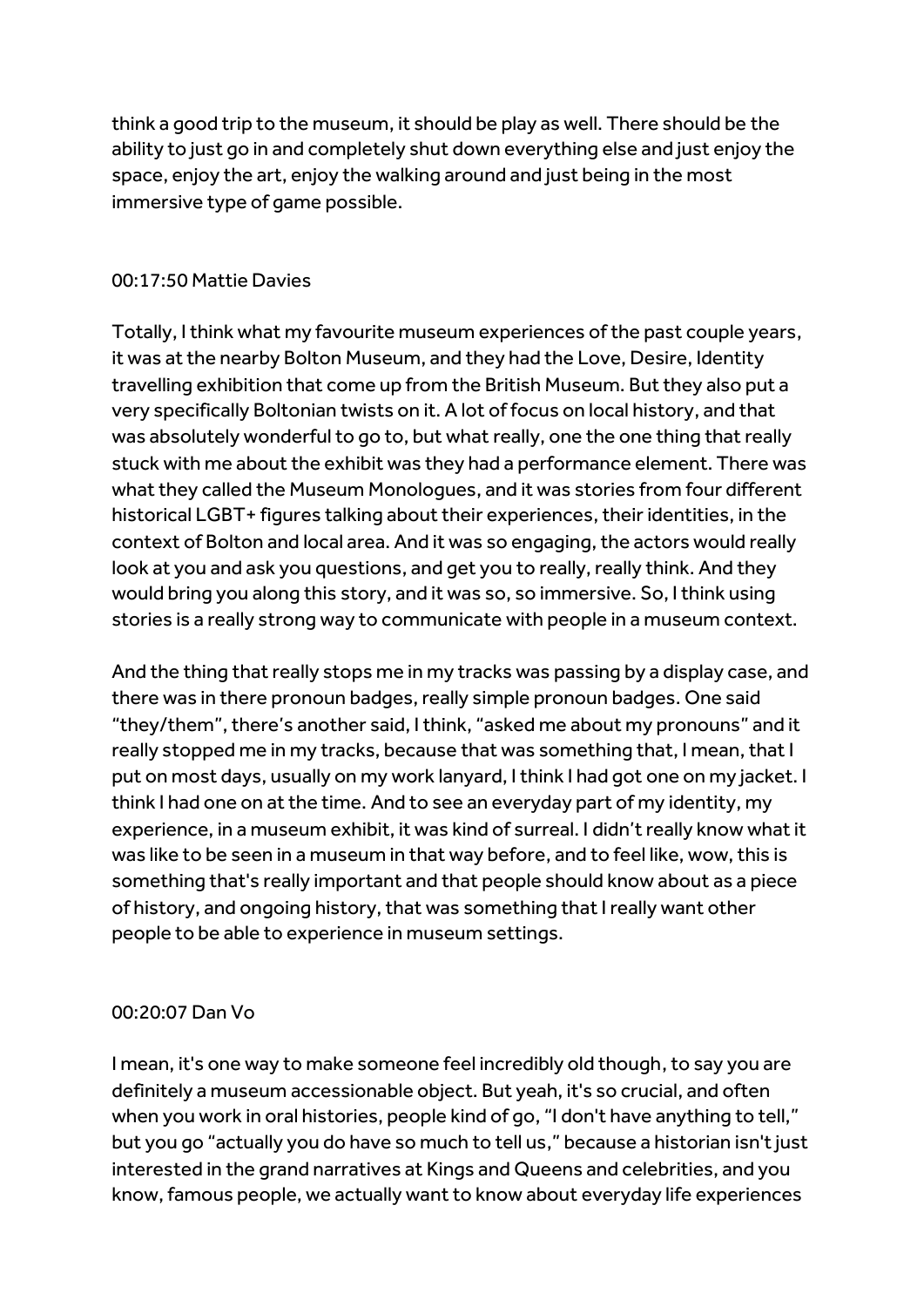as well, and how big events are thought about by different people. So, the different perspectives that are brought to bear on all history, and so I think that that's a really important bit of work.

#### 00:20:52 Mattie Davies

You mentioned a while back about co-curation, that is something that's really critical for me about queer museum spaces and that collection. And another one ofthe most impactful museum exhibits I've ever seen was the Museum of Transology, which the collection which I believe currently at Bishopsgate, but I saw it when it was at Brighton Museum last year. And it's all objects that have been being donated by trans people across the UK mostly, a few from abroad as well, I believe. But the thing that's really good about it to me is that every single label, every single, like, description and story about each and every object was written by the person who donated it. So, it is just rammed with personal stories that really paint a picture of the wider community and that is just so impactful, so emotive to see.

## 00:22:08 Dan Vo

I had a chance to interview E-J Scott, the founder, on the radio too, for Alphabet Radio. And even within a collection like the Museum of Transology collection, E-J is now putting in a little of effort and work to seek out stories of trans people, from Black and people of colour. So, trying to diversify the stories as well. So, I think even when you've got a collection like that, it is so crucial for us to be thinking about intersectionality and how we better represent. Coming back to the idea of representation as well, you know, how do we better do that as well in any collection? So, it is such a wonderful collection though, and I've seen snippets of it since its move to the Bishopsgate. But it was remarkable to be able to walk into, that space at Brighton Museum, and you're right, seeing those handwritten labels, seeing though that really, really personal touch to the object I think was eye opening and really connects you so instantly with the person who gave the object to the museum as well.

So, I think everything kind of anchors in with the idea of how do you give people a sense of belonging in museums? And also, how do you look at representation? What do you think is the key takeaway for you, Mattie?